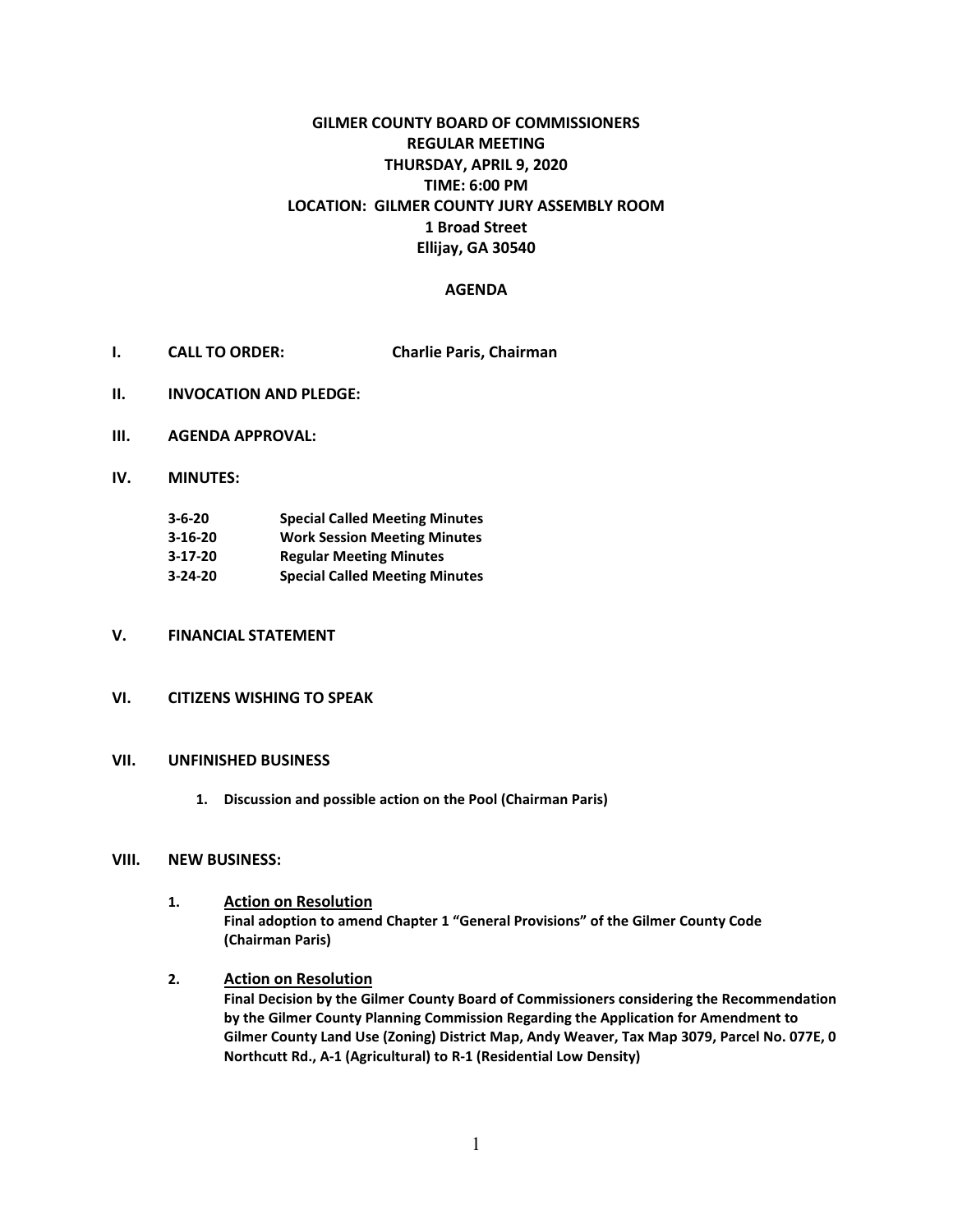### **3. Action on Resolution**

**Final Decision by the Gilmer County Board of Commissioners considering the Recommendation by the Gilmer County Planning Commission Regarding the Application for Amendment to Gilmer County Land Use (Zoning) District Map, Mary Katherine Palmer, Tax Map 3138D, Parcel No. 009, 0 Twiggs Drive., R-1 (Residential Low Density) to A-1 (Agricultural)**

### **4. Action on Resolution**

**Final Decision by the Gilmer County Board of Commissioners considering the Recommendation by the Gilmer County Planning Commission Regarding the Application for Amendment to Gilmer County Land Use (Zoning) District Map, Wayne Garland, Tax Map 3092, Parcel No. 032D, 0 Boardtown Rd., A-1 (Agricultural) to R-1 (Residential Low Density)**

## **5. Action on Resolution Resolution to award the Bid for the 2020 Type 1 Dodge 550HD 4X4 Emergency Medical Ambulance (Chairman Paris)**

- **6. Action on Resolution Discussion and possible action to grant authority to the Tax Commissioner to waive Interest and Penalties (Chairman Paris)**
- **7. Action on Resolution Discussion and possible action of approval of ETC Service Agreement (Chairman Paris)**

#### **8. Action on Resolution**

**Discussion and possible action in lieu of completion of the required "Streets & Drainage" improvements necessary for final plat approval at a subdivision off Gates Chapel Road, to accept a Letter of Credit in an amount satisfactory to providing for and securing to the county the actual construction and installation of such improvements within a specified period of time, not to exceed one year. (Karen Henson)**

#### **9. Action on Resolution**

**Discussion and possible action regarding the upcoming May General and Presidential Primaries (Chairman Paris)**

**IX. EXECUTIVE SESSION: Consultation with the county attorney or other legal counsel to discuss pending or potential litigation, settlement, claims, administrative proceedings,or other judicial actions brought or to be brought by or against the county or any officer or employee in which the county or any officer or employee may be directly involved asprovided in O.C.G.A. 50-14-2(1); consultation with the county attorney or otherlegal counsel to discussnegotiationsto purchase, dispose of, or lease property asprovided inO.C.G.A. 50-14-3(b) and discussion or deliberation on the appointment, employment, compensation, hiring, disciplinary action or dismissal, or periodic evaluation orrating of a county officer or employee as provided by O.C.G.A. 50-14-3(6).**

**(If needed)**